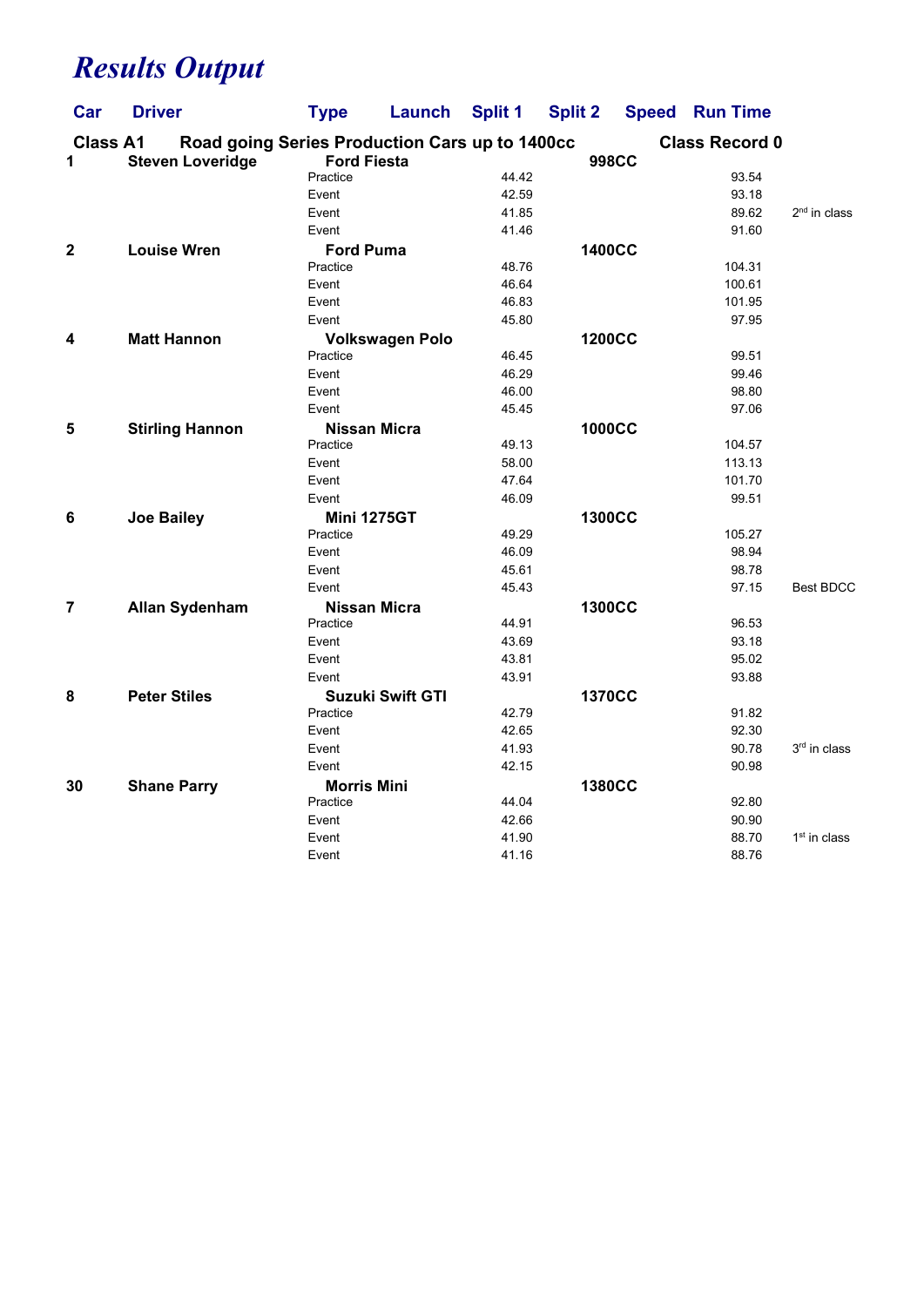| Car                   | <b>Driver</b>                                                                                   | <b>Type</b>      | Launch                 | Split 1 | <b>Split 2</b> | <b>Speed Run Time</b> |                   |
|-----------------------|-------------------------------------------------------------------------------------------------|------------------|------------------------|---------|----------------|-----------------------|-------------------|
| <b>Class A2</b><br>10 | Road going Series Production Cars over 1400cc and up to Class Record 0<br><b>Wayne Grimshaw</b> |                  | <b>Vauaxhall Corsa</b> |         | <b>1796CC</b>  |                       |                   |
|                       |                                                                                                 | Practice         |                        | 43.63   |                | 94.12                 |                   |
|                       |                                                                                                 |                  |                        |         |                |                       |                   |
|                       |                                                                                                 | Event            |                        | 42.94   |                | 93.01                 |                   |
|                       |                                                                                                 | Event            |                        | 42.73   |                | 92.05                 |                   |
|                       |                                                                                                 | Event            |                        | 42.57   |                | 92.13                 |                   |
| 11                    | <b>Paul Wilmott</b>                                                                             | <b>MG TF</b>     |                        |         | <b>1800CC</b>  |                       |                   |
|                       |                                                                                                 | Practice         |                        | 47.43   |                | 103.71                |                   |
|                       |                                                                                                 | Event            |                        | 45.60   |                | 98.15                 |                   |
|                       |                                                                                                 | Event            |                        | 44.74   |                | 97.73                 |                   |
|                       |                                                                                                 | Event            |                        | 44.89   |                | 97.68                 |                   |
| 12                    | <b>Roger Hodgson</b>                                                                            | <b>MG TF 160</b> |                        |         | <b>1796CC</b>  |                       | <b>Free Entry</b> |
|                       |                                                                                                 | Practice         |                        | 42.35   |                | 92.87                 |                   |
|                       |                                                                                                 | Event            |                        | 41.78   |                | 91.32                 | $1st$ in class    |
|                       |                                                                                                 | Event            |                        | 42.12   |                | 91.52                 |                   |
|                       |                                                                                                 | Event            |                        | 42.59   |                | 92.00                 |                   |

## Amalgated Class A3/A4

| <b>Class A3</b><br>15 | <b>Jim Robinson</b>         | Road going Series Production Cars over 1800cc and up to Class Record 0<br>Audi S3 |       | <b>1781CC</b> |        |                          |
|-----------------------|-----------------------------|-----------------------------------------------------------------------------------|-------|---------------|--------|--------------------------|
|                       |                             | Practice                                                                          | 42.05 |               | Fail   |                          |
| 16                    | <b>Giles Maddever</b>       | <b>Toyota Yaris</b>                                                               |       | <b>1618CC</b> |        |                          |
|                       |                             | Practice                                                                          | 40.54 |               | 88.70  |                          |
|                       |                             | Event                                                                             | 38.35 |               | 84.14  |                          |
|                       |                             | Event                                                                             | 37.48 |               | 82.57  |                          |
|                       |                             | Event                                                                             | 37.20 |               | 81.99  | $2nd$ in class           |
| 17                    | <b>Simon Neve</b>           | <b>Mitsubishi Lancere GSR</b>                                                     |       | <b>1834CC</b> |        |                          |
|                       |                             | Practice                                                                          | 42.60 |               | 91.29  |                          |
|                       |                             | Event                                                                             | 39.31 |               | 86.35  |                          |
|                       |                             | Event                                                                             | 39.12 |               | 84.98  |                          |
|                       |                             | Event                                                                             | 39.10 |               | 85.19  |                          |
| 18                    | <b>Steve Roue</b>           | <b>Audi TT</b>                                                                    |       | <b>1800CC</b> |        |                          |
|                       |                             | Practice                                                                          | 53.76 |               | 103.71 |                          |
|                       |                             | Event                                                                             | 39.65 |               | 88.55  |                          |
|                       |                             | Event                                                                             | 39.52 |               | 86.86  |                          |
|                       |                             | Event                                                                             | 40.03 |               | 87.49  |                          |
| 19                    | <b>Ben Bowdidge</b>         | <b>Mazda MX5</b>                                                                  |       | <b>1840CC</b> |        |                          |
|                       |                             | Practice                                                                          | 42.20 |               | 89.20  |                          |
|                       |                             | Event                                                                             | 39.11 |               | 84.16  |                          |
|                       |                             | Event                                                                             | 38.75 |               | 83.70  | 3 <sup>rd</sup> in class |
|                       |                             | Event                                                                             | 38.63 |               | 83.84  |                          |
| 20                    | <b>Stuart Browne</b>        | <b>Ford Fiesta ST</b>                                                             |       | <b>1596CC</b> |        |                          |
|                       |                             | Practice                                                                          | 44.68 |               | 97.22  |                          |
|                       |                             | Event                                                                             | 42.39 |               | 92.07  |                          |
|                       |                             | Event                                                                             | 42.47 |               | 92.21  |                          |
|                       |                             | Event                                                                             | 42.15 |               | 91.11  |                          |
| 21                    | <b>Jeff Bryant</b>          | <b>Mini JCW</b>                                                                   |       | <b>1598CC</b> |        |                          |
|                       |                             | Practice                                                                          | 45.47 |               | 95.45  |                          |
|                       |                             | Event                                                                             | 41.17 |               | 88.83  |                          |
|                       |                             | Event                                                                             | 41.46 |               | 89.09  |                          |
|                       |                             | Event                                                                             | 41.10 |               | 88.40  |                          |
| 22                    | <b>Martin Paul Prescott</b> | <b>Ford Fiesta</b>                                                                |       | <b>1596CC</b> |        |                          |
|                       |                             | Practice                                                                          | 42.27 |               | 89.33  |                          |
|                       |                             | Event                                                                             | 39.60 |               | 85.42  |                          |
|                       |                             | Event                                                                             | 39.46 |               | 85.03  |                          |
|                       |                             | Event                                                                             | 39.77 |               | 85.74  |                          |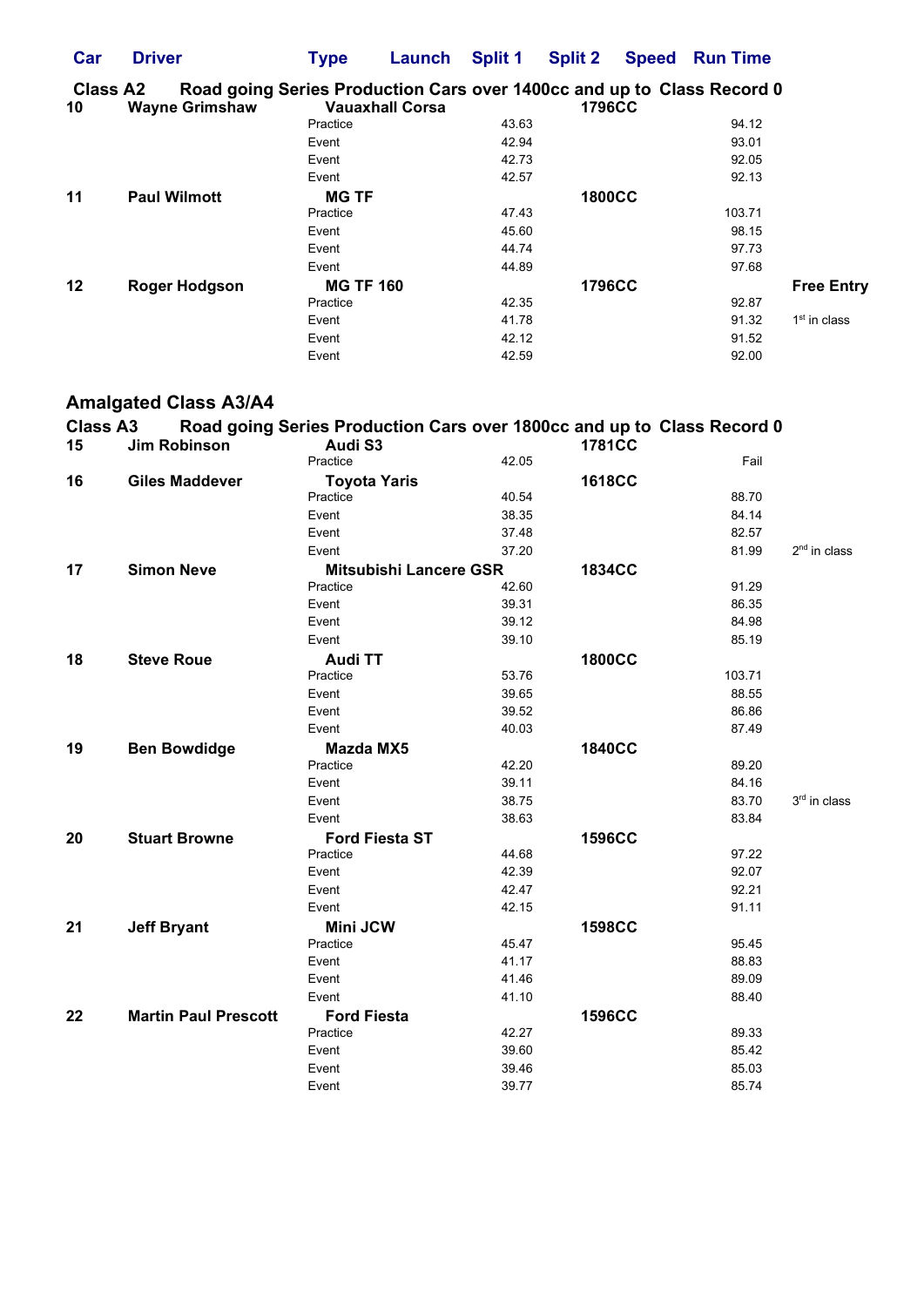| Car                        | <b>Driver</b>                                                                   | <b>Type</b>                  | Launch                       | <b>Split 1</b> | <b>Split 2</b> | <b>Speed Run Time</b> |                          |
|----------------------------|---------------------------------------------------------------------------------|------------------------------|------------------------------|----------------|----------------|-----------------------|--------------------------|
| <b>Class A4</b><br>47      | Road going Series Production Cars over 2600cc<br><b>Richard Williams</b>        | Porsche 911                  |                              |                | 3600CC         | <b>Class Record 0</b> |                          |
|                            |                                                                                 | Practice                     |                              | 43.09          |                | 92.07                 |                          |
|                            |                                                                                 | Event                        |                              | 41.89          |                | 91.23                 |                          |
|                            |                                                                                 | Event                        |                              | 41.16          |                | 88.69                 |                          |
|                            |                                                                                 | Event                        |                              | 40.95          |                | 87.69                 |                          |
| 231                        | <b>Martyn Glover</b>                                                            |                              | Mitsubishi Evo 4Rs           |                | <b>1995CC</b>  |                       |                          |
|                            |                                                                                 | Practice                     |                              | 38.33          |                | 83.49                 |                          |
|                            |                                                                                 | Event                        |                              | 37.33          |                | 81.47                 | 1 <sup>st</sup> in class |
|                            |                                                                                 | Event                        |                              | 37.31          |                | 83.17                 |                          |
|                            |                                                                                 | Event                        |                              | 37.63          |                | 82.00                 |                          |
|                            | <b>Amalgated Class B1/B2</b>                                                    |                              |                              |                |                |                       |                          |
| <b>Class B1</b>            | Roadgoing Specialist Production Cars. Car engines up to                         |                              |                              |                | <b>1172CC</b>  | <b>Class Record 0</b> |                          |
| 33                         | <b>Nigel Spencer</b>                                                            | <b>Lotus Mk6</b><br>Practice |                              | 48.53          |                | 103.58                |                          |
|                            |                                                                                 | Event                        |                              | 47.48          |                | 101.21                |                          |
|                            |                                                                                 | Event                        |                              | 47.44          |                | 101.69                |                          |
|                            |                                                                                 | Event                        |                              | 46.48          |                | 100.34                |                          |
|                            |                                                                                 |                              |                              |                |                | <b>Class Record 0</b> |                          |
| Class B <sub>2</sub><br>31 | Roadgoing Specialist Production Cars. Car engines over<br><b>Colin Bowdidge</b> |                              | <b>Caterham Super Sprint</b> |                | <b>1700CC</b>  |                       |                          |
|                            |                                                                                 | Practice                     |                              | 42.46          |                | Fail                  |                          |
|                            |                                                                                 | Event                        |                              | 41.20          |                | 88.23                 |                          |
|                            |                                                                                 | Event                        |                              | 40.71          |                | 86.16                 | $1st$ in class           |
|                            |                                                                                 | Event                        |                              | 40.15          |                | 86.83                 |                          |
| 32                         | <b>Trevor Parsons</b>                                                           |                              | <b>Caterham Lotus 7</b>      |                | <b>1798CC</b>  |                       |                          |
|                            |                                                                                 | Practice                     |                              | 44.06          |                | 92.84                 |                          |
|                            |                                                                                 | Event                        |                              | 43.03          |                | Fail                  |                          |
|                            |                                                                                 | Event                        |                              | 42.26          |                | 92.58                 |                          |
|                            |                                                                                 | Event                        |                              | 41.88          |                | 90.04                 |                          |
| Class B <sub>3</sub>       | <b>Roadgoing Specialist Production Cars. Car engines over</b>                   |                              |                              |                |                | <b>Class Record 0</b> |                          |
| 35                         | <b>Paul Harvey</b>                                                              | <b>Westfield SE</b>          |                              |                | <b>1999CC</b>  |                       |                          |
|                            |                                                                                 | Practice                     |                              | 42.79          |                | 92.47                 |                          |
|                            |                                                                                 | Event                        |                              | 39.46          |                | 85.16                 |                          |
|                            |                                                                                 | Event                        |                              | 38.79          |                | 84.27                 | $1st$ in class           |
|                            |                                                                                 | Event                        |                              | 39.16          |                | 84.30                 |                          |
| 36                         | <b>Steve Osborne</b>                                                            | <b>Westfield Seven</b>       |                              |                | <b>2000CC</b>  |                       |                          |
|                            |                                                                                 | Practice                     |                              | 43.38          |                | 91.52                 |                          |
|                            |                                                                                 | Event                        |                              | 40.67          |                | 85.43                 |                          |
|                            |                                                                                 | Event                        |                              | 40.62          |                | 86.54                 |                          |
|                            |                                                                                 | Event                        |                              | 40.80          |                | 86.45                 |                          |
| 37                         | <b>Tim Monk</b>                                                                 | <b>Fisher Fury</b>           |                              |                | <b>1299CC</b>  |                       |                          |
|                            |                                                                                 | Practice                     |                              | 44.21          |                | 93.75                 |                          |
|                            |                                                                                 | Event                        |                              | 41.22          |                | 89.36                 |                          |
|                            |                                                                                 | Event                        |                              | 41.69          |                | 89.56                 |                          |
|                            |                                                                                 | Event                        |                              | 41.96          |                | 90.06                 |                          |
| 38                         | <b>Jim Faulkner</b>                                                             |                              | <b>Westfield Sports</b>      |                | <b>2000CC</b>  |                       |                          |
|                            |                                                                                 | Practice                     |                              | 44.22          |                | 94.77                 |                          |
|                            |                                                                                 | Event                        |                              | 40.31          |                | 91.02                 |                          |
|                            |                                                                                 | Event                        |                              | 39.79          |                | 86.89                 |                          |
|                            |                                                                                 | Event                        |                              | 40.92          |                | 87.72                 |                          |
|                            |                                                                                 |                              |                              |                |                |                       |                          |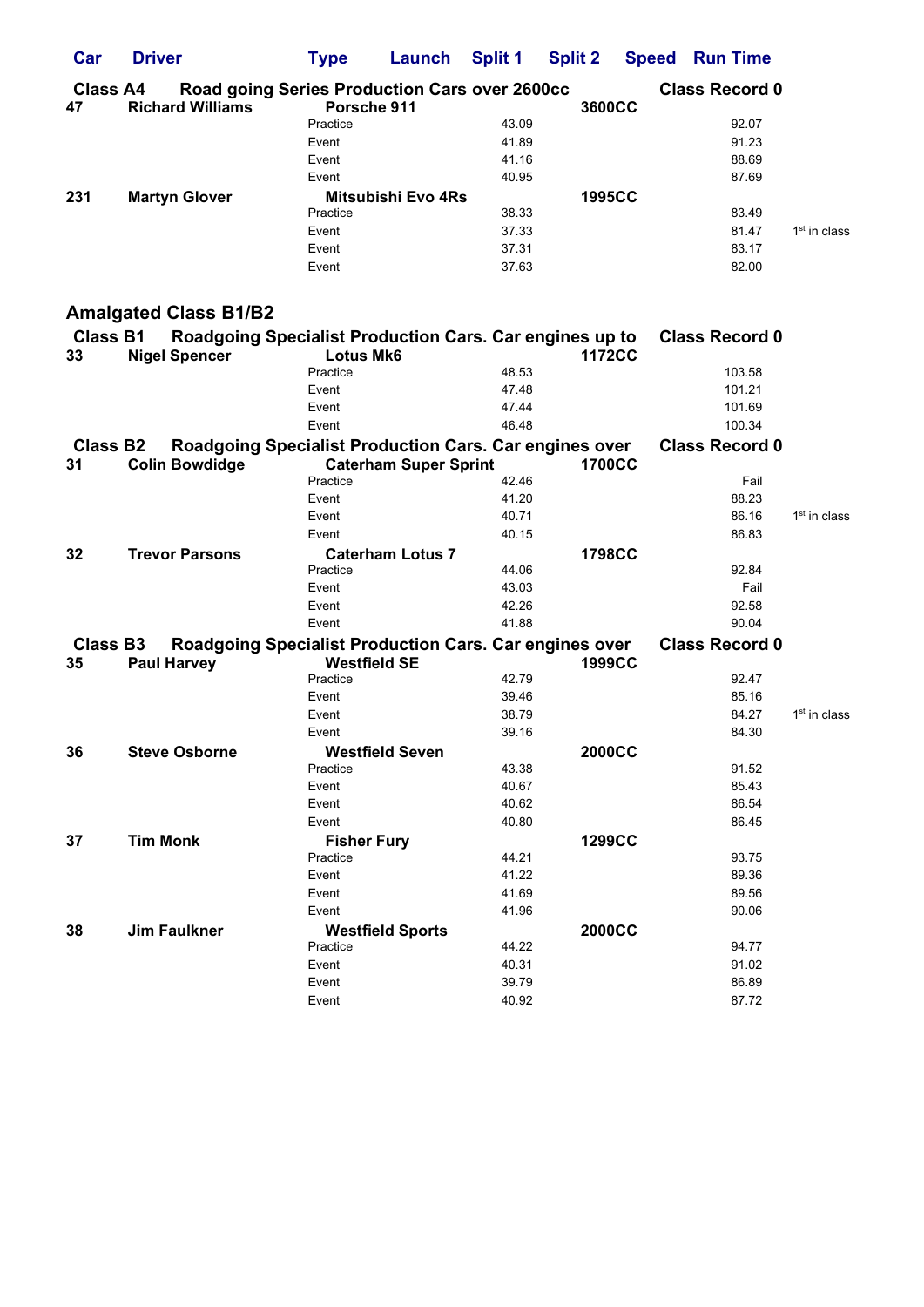| Car                   | <b>Driver</b>                                                        | <b>Type</b>        | Launch                      | <b>Split 1</b> | <b>Split 2</b> | <b>Speed</b> | <b>Run Time</b>       |                |
|-----------------------|----------------------------------------------------------------------|--------------------|-----------------------------|----------------|----------------|--------------|-----------------------|----------------|
|                       | <b>Amalgated Class C1/C2</b>                                         |                    |                             |                |                |              |                       |                |
| <b>Class C1</b><br>40 | Modified Limited Production Cars up to 1400cc<br><b>Daniel Gooda</b> |                    | <b>Austin Mini Cooper S</b> |                | <b>998CC</b>   |              | <b>Class Record 0</b> |                |
|                       |                                                                      | Practice           |                             | 44.96          |                |              | 96.44                 |                |
|                       |                                                                      | Event              |                             | 43.01          |                |              | 92.51                 |                |
|                       |                                                                      | Event              |                             | 43.38          |                |              | 92.75                 |                |
|                       |                                                                      | Event              |                             | 43.13          |                |              | 92.38                 |                |
| 401                   | <b>Roy Gooda</b>                                                     |                    | <b>Austin Mini Cooper S</b> |                | <b>998CC</b>   |              |                       |                |
|                       |                                                                      | Practice           |                             | 46.68          |                |              | 103.58                |                |
|                       |                                                                      | Event              |                             | 44.73          |                |              | 97.32                 |                |
|                       |                                                                      | Event              |                             | 45.43          |                |              | 98.51                 |                |
|                       |                                                                      | Event              |                             | 44.59          |                |              | 96.94                 |                |
| <b>Class C2</b>       | Modified Limited Production Cars over 1400cc up to                   |                    |                             |                |                |              | <b>Class Record 0</b> |                |
| 41                    | <b>Neil Tuckey</b>                                                   | <b>Ford Fiesta</b> |                             |                | <b>1660CC</b>  |              |                       |                |
|                       |                                                                      | Practice           |                             | 39.03          |                |              | 83.35                 |                |
|                       |                                                                      | Event              |                             | 38.19          |                |              | 82.31                 |                |
|                       |                                                                      | Event              |                             | 37.53          |                |              | 81.11                 |                |
|                       |                                                                      | Event              |                             | 37.48          |                |              | 81.00                 | $1st$ in class |
| 42                    | <b>Gordon lles</b>                                                   |                    | <b>Vauxhall Corsa</b>       |                | <b>1598CC</b>  |              |                       |                |
|                       |                                                                      | Practice           |                             | 40.01          |                |              | afw                   |                |
|                       |                                                                      | Event              |                             | 39.41          |                |              | 83.67                 |                |
|                       |                                                                      | Event              |                             | 39.11          |                |              | 85.83                 |                |
|                       |                                                                      | Event              |                             | 38.52          |                |              | 82.48                 |                |
| 43                    | <b>Shaun Tuckey</b>                                                  | Ford Ka            |                             |                | <b>1600CC</b>  |              |                       |                |
|                       |                                                                      | Practice           |                             | 39.09          |                |              | 85.13                 |                |
|                       |                                                                      | Event              |                             | 38.64          |                |              | 84.06                 |                |
|                       |                                                                      | Event              |                             | 39.09          |                |              | 87.21                 |                |
|                       |                                                                      | Event              |                             | 38.10          |                |              | 83.48                 |                |
| 44                    | <b>Peter Ramsden</b>                                                 | <b>Toyota MR2</b>  |                             |                | 1794CC         |              |                       |                |
|                       |                                                                      | Practice           |                             | 44.70          |                |              | 95.76                 |                |
|                       |                                                                      | Event              |                             | 44.83          |                |              | 94.87                 |                |
|                       |                                                                      | Event              |                             | 44.72          |                |              | 94.83                 |                |
|                       |                                                                      | Event              |                             | 43.33          |                |              | 93.03                 |                |
| 45                    | <b>Nathan Tuckey</b>                                                 | <b>Ford Ka</b>     |                             |                | <b>1600CC</b>  |              |                       |                |
|                       |                                                                      | Practice           |                             | 39.05          |                |              | 84.08                 |                |
|                       |                                                                      | Event              |                             | 37.67          |                |              | 82.00                 |                |
|                       |                                                                      | Event              |                             | 37.82          |                |              | 82.15                 |                |
|                       |                                                                      | Event              |                             | 37.78          |                |              | 81.92                 | $2nd$ in class |
| <b>Class C3</b>       | Modified Limited Production Cars over 1800cc up to                   |                    |                             |                |                |              | <b>Class Record 0</b> |                |

| 48 | <b>Alex Rousell</b> | <b>Ford Escort Mark 2</b> | <b>2000CC</b> |       |                          |
|----|---------------------|---------------------------|---------------|-------|--------------------------|
|    |                     | Practice                  | 44.75         | 94.34 |                          |
|    |                     | Event                     | 43.78         | 92.47 |                          |
|    |                     | Event                     | 43.83         | 93.36 |                          |
|    |                     | Event                     | 42.64         | 91.13 | 1 <sup>st</sup> in class |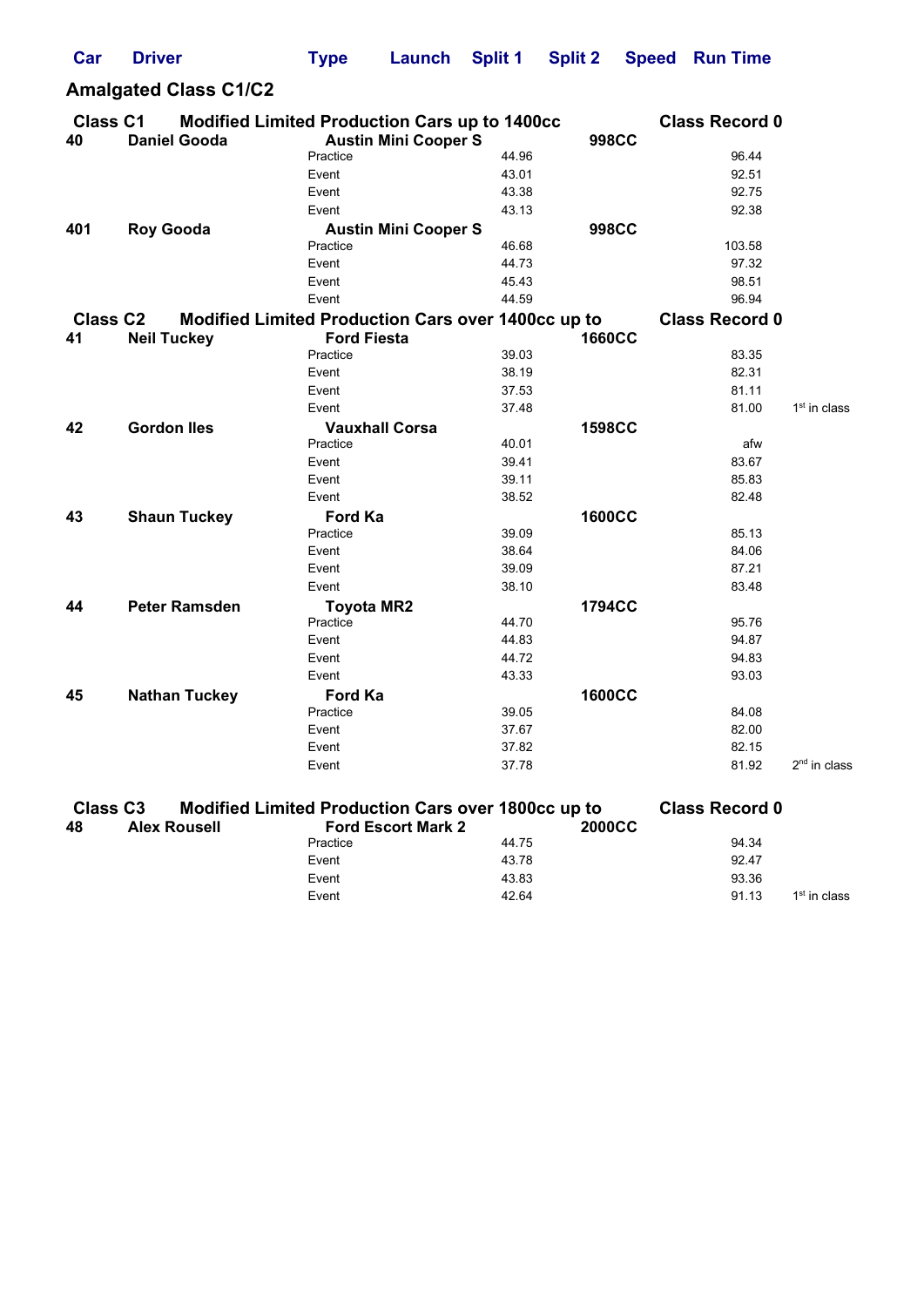| Car             | <b>Driver</b>                  | <b>Type</b>        | Launch                   | <b>Split 1</b> | <b>Split 2</b> | <b>Speed</b> | <b>Run Time</b>       |                |
|-----------------|--------------------------------|--------------------|--------------------------|----------------|----------------|--------------|-----------------------|----------------|
|                 | <b>Amalgated Class D1/D2</b>   |                    |                          |                |                |              |                       |                |
| <b>Class D1</b> | Sports Libre Cars up to 1800cc |                    |                          |                |                |              | <b>Class Record 0</b> |                |
| 50              | <b>Frank Gillett</b>           |                    | <b>Radical Clubsport</b> |                | <b>1200CC</b>  |              |                       |                |
|                 |                                | Practice           |                          | 43.32          |                |              | 92.68                 |                |
|                 |                                | Event              |                          | 42.21          |                |              | 87.45                 |                |
|                 |                                | Event              |                          | 39.37          |                |              | 83.22                 |                |
|                 |                                | Event              |                          | 39.86          |                |              | 85.42                 |                |
| 51              | <b>Simon Clemow</b>            | <b>Radical SR1</b> |                          |                | <b>1440CC</b>  |              |                       |                |
|                 |                                | Practice           |                          | 39.69          |                |              | 82.70                 |                |
|                 |                                | Event              |                          | 35.84          |                |              | 76.66                 |                |
|                 |                                | Event              |                          | 35.62          |                |              | 76.04                 |                |
|                 |                                | Event              |                          | 34.50          |                |              | 74.00                 | $2nd$ in class |
| 52              | <b>David Yeo</b>               |                    | <b>Legend 34 Coupe</b>   |                | <b>1300CC</b>  |              |                       |                |
|                 |                                | Practice           |                          | 40.25          |                |              | 86.76                 |                |
|                 |                                | Event              |                          | 39.12          |                |              | 84.00                 |                |
|                 |                                | Event              |                          | 38.70          |                |              | 84.01                 |                |
|                 |                                | Event              |                          | 37.98          |                |              | 84.03                 |                |
| 53              | <b>Roy Sims</b>                |                    | <b>Singer Chamois</b>    |                | <b>1137CC</b>  |              |                       |                |
|                 |                                | Practice           |                          | 42.06          |                |              | 90.00                 |                |
|                 |                                | Event              |                          | 42.11          |                |              | afw                   |                |
|                 |                                | Event              |                          | 40.96          |                |              | 90.36                 |                |
|                 |                                | Event              |                          | 39.77          |                |              | 85.60                 |                |
|                 |                                |                    |                          |                |                |              |                       |                |
| 511             | <b>Dave Greenslade</b>         | <b>Radical SR1</b> |                          |                | <b>1440CC</b>  |              |                       |                |
|                 |                                | Practice           |                          | 37.69          |                |              | 78.83                 |                |
|                 |                                | Event              |                          | 35.20          |                |              | 76.77                 |                |
|                 |                                | Event              |                          | 34.65          |                |              | 73.60                 | $1st$ in class |
|                 |                                | Event              |                          | 34.00          |                |              | 73.91                 |                |
| 521             | <b>Jan Yeo</b>                 |                    | <b>Legend 34 Coupe</b>   |                | <b>1300CC</b>  |              |                       |                |
|                 |                                | Practice           |                          | 42.65          |                |              | 85.48                 |                |
|                 |                                | Event              |                          | 37.43          |                |              | 80.20                 |                |
|                 |                                | Event              |                          | 37.45          |                |              | 80.48                 |                |
|                 |                                | Event              |                          | 38.80          |                |              | 84.36                 |                |
| <b>Class D3</b> | <b>Rally Cars</b>              |                    |                          |                |                |              | <b>Class Record 0</b> |                |
| 60              | <b>Tony Phillips</b>           |                    | <b>Vauxhall Nova SR</b>  |                | <b>1396CC</b>  |              |                       |                |
|                 |                                | Practice           |                          | 42.33          |                |              | 90.05                 |                |
|                 |                                | Event              |                          | 54.97          |                |              | 101.45                |                |
|                 |                                | Event              |                          | 41.22          |                |              | 87.46                 |                |
|                 |                                | Event              |                          | 40.91          |                |              | 87.40                 |                |
| 61              | <b>Adrian Crawford</b>         | Porsche 911        |                          |                | <b>2996CC</b>  |              |                       |                |
|                 |                                | Practice           |                          | 39.25          |                |              | afw                   |                |
|                 |                                | Event              |                          | 38.20          |                |              | 82.94                 |                |
|                 |                                | Event              |                          | 38.56          |                |              | 82.56                 | $1st$ in class |
|                 |                                | Event              |                          | 38.49          |                |              | 82.83                 |                |
| 611             | Rob Kavanagh                   | Porsche 911        |                          |                | <b>2996CC</b>  |              |                       |                |
|                 |                                | Practice           |                          | 40.13          |                |              | 87.01                 |                |
|                 |                                | Event              |                          | 39.21          |                |              | 84.80                 |                |
|                 |                                | Event              |                          | 38.33          |                |              | afw                   |                |
|                 |                                | Event              |                          | 39.02          |                |              | 85.06                 |                |
|                 |                                |                    |                          |                |                |              |                       |                |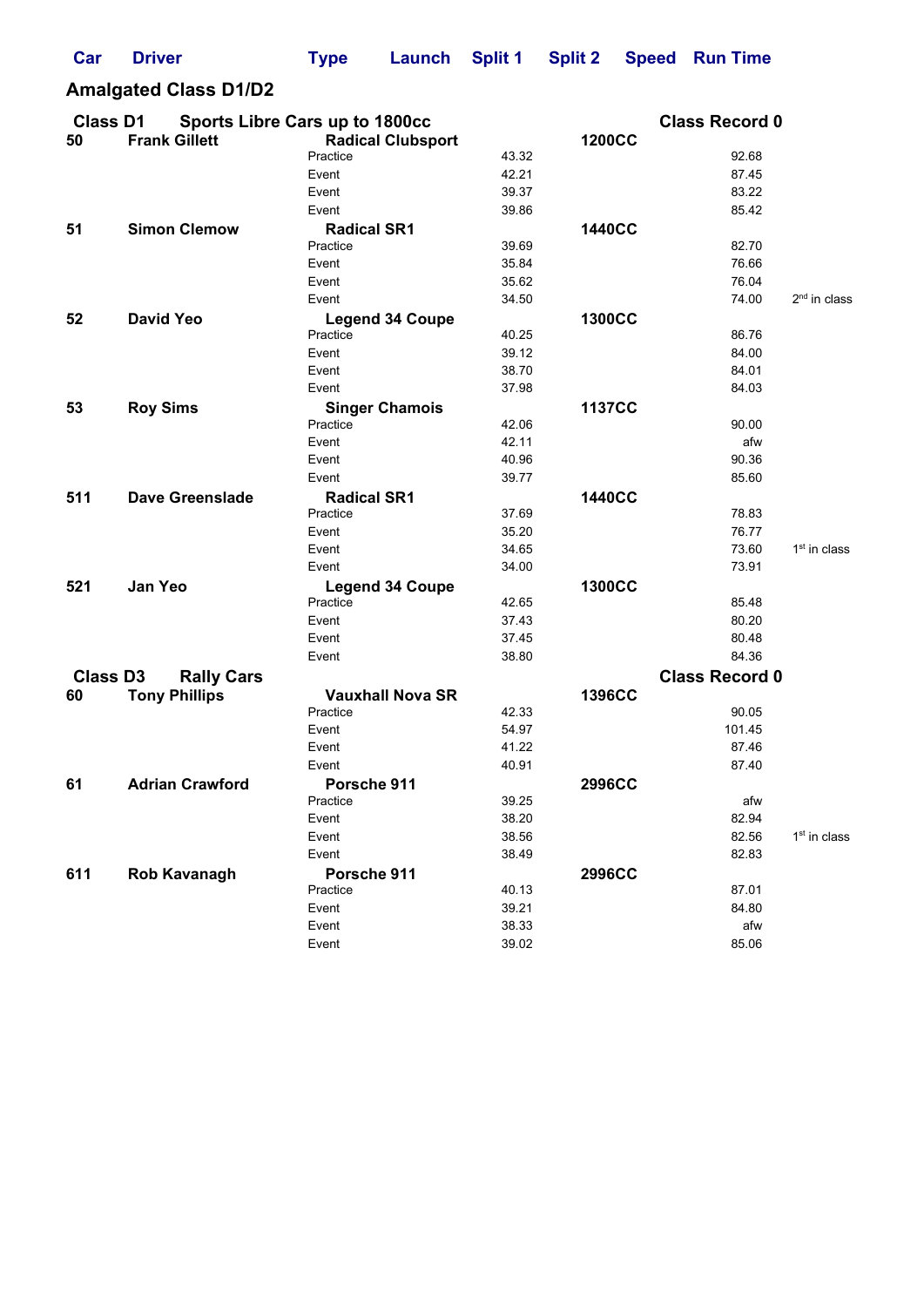| Car                   | <b>Driver</b>                                       | <b>Type</b>      |          | Launch Split 1 | <b>Split 2</b>                        |              | <b>Speed Run Time</b> |                |  |  |  |
|-----------------------|-----------------------------------------------------|------------------|----------|----------------|---------------------------------------|--------------|-----------------------|----------------|--|--|--|
| <b>Class E1</b><br>70 | Racing Cars up to 1100cc<br><b>Anthony Bonfield</b> |                  | Jedi Mk4 |                | <b>Class Record 0</b><br><b>998CC</b> |              |                       |                |  |  |  |
|                       |                                                     | Practice         |          | 39.02          |                                       |              | 82.74                 |                |  |  |  |
|                       |                                                     | Event            |          | 35.03          |                                       |              | 77.42                 |                |  |  |  |
|                       |                                                     | Event            |          | 35.47          |                                       |              | Fail                  |                |  |  |  |
| 71                    | <b>Mike Williams</b>                                | <b>MWR Storm</b> |          |                |                                       | <b>988CC</b> |                       |                |  |  |  |
|                       |                                                     | Practice         |          | 38.06          |                                       |              | 80.40                 |                |  |  |  |
|                       |                                                     | Event            |          | 35.84          |                                       |              | 76.32                 |                |  |  |  |
|                       |                                                     | Event            |          | 36.31          |                                       |              | 78.11                 |                |  |  |  |
|                       |                                                     | Event            |          | 36.34          |                                       |              | 77.07                 |                |  |  |  |
| 72                    | <b>Shelly Deacon</b>                                | <b>OMS PR</b>    |          |                | <b>1000CC</b>                         |              |                       |                |  |  |  |
|                       |                                                     | Practice         |          | 40.01          |                                       |              | 85.82                 |                |  |  |  |
|                       |                                                     | Event            |          | 37.50          |                                       |              | 82.00                 |                |  |  |  |
|                       |                                                     | Event            |          | 37.71          |                                       |              | 82.11                 |                |  |  |  |
|                       |                                                     | Event            |          | 37.44          |                                       |              | 80.22                 |                |  |  |  |
| 701                   | <b>Ben Bonfield</b>                                 | Jedi Mk4         |          |                |                                       | <b>998CC</b> |                       |                |  |  |  |
|                       |                                                     | Practice         |          | 34.71          |                                       |              | 95.49                 |                |  |  |  |
|                       |                                                     | Event            |          | 33.32          |                                       |              | 73.29                 |                |  |  |  |
| 711                   | <b>Tom Williams</b>                                 | <b>MWR Storm</b> |          |                |                                       | <b>998CC</b> |                       |                |  |  |  |
|                       |                                                     | Practice         |          | 33.62          |                                       |              | 71.97                 |                |  |  |  |
|                       |                                                     | Event            |          | 32.44          |                                       |              | 69.92                 | $1st$ in class |  |  |  |
|                       |                                                     | Event            |          | 32.28          |                                       |              | Fail                  |                |  |  |  |
|                       |                                                     | Event            |          | 33.10          |                                       |              | 71.50                 |                |  |  |  |

## Amalgated Class E2/E3

| <b>Class E2</b> |                       | Racing Cars over 1100cc and up to 1600cc |       |               | <b>Class Record 0</b> |                |
|-----------------|-----------------------|------------------------------------------|-------|---------------|-----------------------|----------------|
| 75              | <b>Andrew Forsyth</b> | <b>OMS CF04</b>                          |       | <b>1400CC</b> |                       |                |
|                 |                       | Practice                                 | 34.60 |               | 73.54                 |                |
|                 |                       | Event                                    | 32.78 |               | 70.32                 |                |
|                 |                       | Event                                    | 32.75 |               | 69.97                 |                |
|                 |                       | Event                                    | 32.18 |               | 68.41                 | <b>FTD</b>     |
| <b>Class E3</b> |                       | Racing Cars over 1600cc and up to 2000cc |       |               | <b>Class Record 0</b> |                |
| 76              | <b>Kevin Frost</b>    | <b>KMD 004</b>                           |       | <b>1993CC</b> |                       |                |
|                 |                       | Practice                                 | 39.02 |               | 86.94                 |                |
|                 |                       | Event                                    | 36.30 |               | 78.78                 |                |
|                 |                       | Event                                    | 36.09 |               | 77.87                 | $1st$ in class |
|                 |                       | Event                                    | 36.95 |               | 79.58                 |                |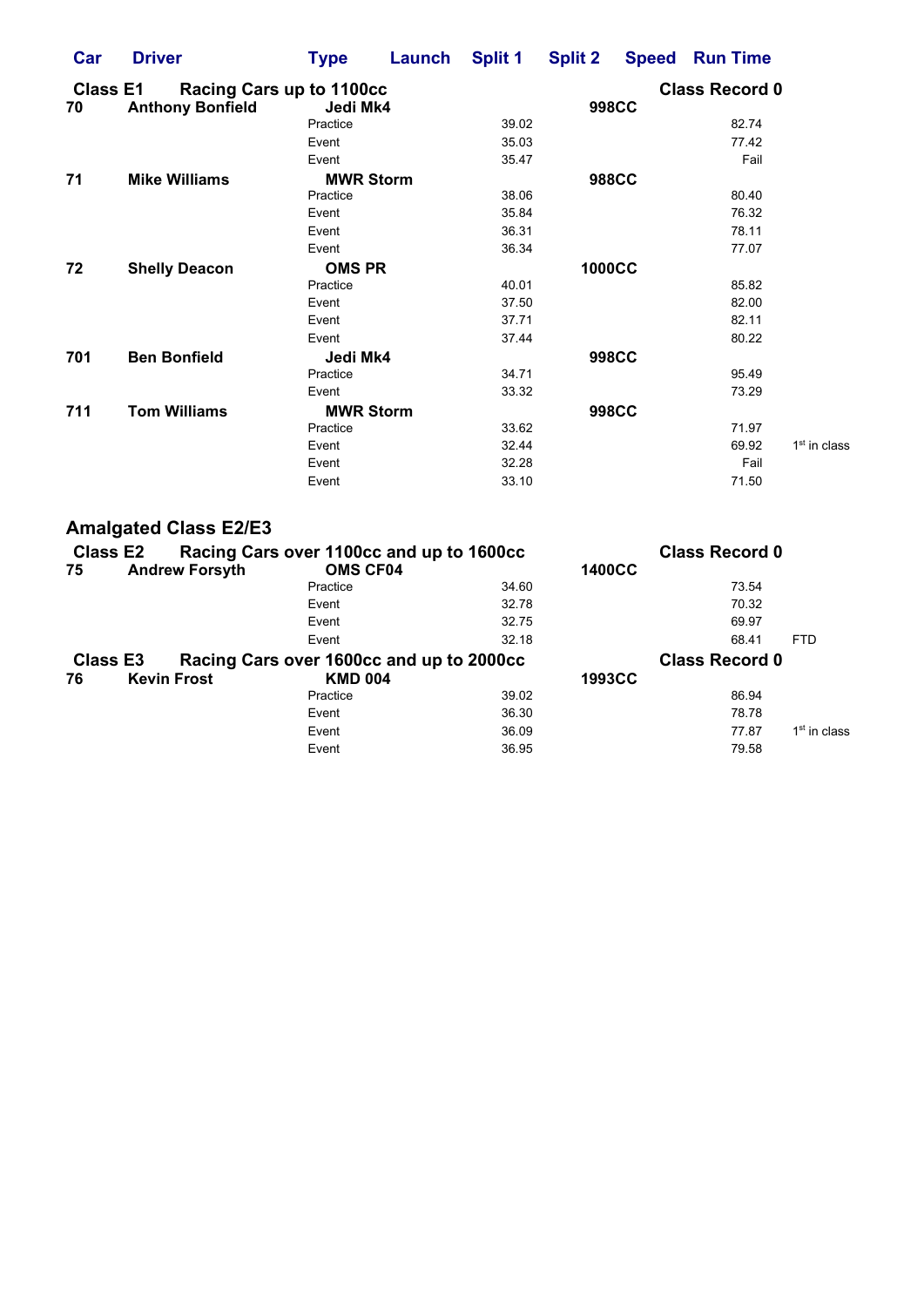| Car             | <b>Driver</b>        | <b>Type</b>            | Launch                       | <b>Split 1</b> | <b>Split 2</b> | <b>Speed Run Time</b> |                |
|-----------------|----------------------|------------------------|------------------------------|----------------|----------------|-----------------------|----------------|
| <b>Class F1</b> |                      | 2022 DEWS Speed Series |                              |                |                | <b>Class Record 0</b> |                |
| 100             | <b>Nigel Samson</b>  |                        | <b>Austin Mini Clubman</b>   |                | <b>1380CC</b>  |                       |                |
|                 |                      | Practice               |                              | 38.33          |                | 84.31                 |                |
|                 |                      | Event                  |                              | 38.37          |                | 82.50                 | $2nd$ in class |
|                 |                      | Event                  |                              | 38.19          |                | 83.06                 |                |
|                 |                      | Event                  |                              | 38.84          |                | 87.45                 |                |
| 102             | <b>Kris Puddy</b>    |                        | <b>Ford Escort Mk2</b>       |                | <b>1993CC</b>  |                       |                |
|                 |                      | Practice               |                              | 45.03          |                | 96.60                 |                |
|                 |                      | Event                  |                              | 43.82          |                | 93.86                 |                |
|                 |                      | Event                  |                              | 43.59          |                | 93.88                 |                |
|                 |                      | Event                  |                              | 42.48          |                | 91.74                 |                |
| 103             | <b>Zak Cobb</b>      |                        | <b>BMW Mini Cooper S R53</b> |                | <b>1598CC</b>  |                       |                |
|                 |                      | Practice               |                              | 44.83          |                | 94.36                 |                |
|                 |                      | Event                  |                              | 43.43          |                | 90.94                 |                |
|                 |                      | Event                  |                              | 43.77          |                | 93.31                 |                |
|                 |                      | Event                  |                              | 42.66          |                | 90.91                 |                |
| 104             | <b>Steve Jarrett</b> |                        |                              |                | <b>1598CC</b>  |                       |                |
|                 |                      | Practice               | <b>BMW Mini Cooper S</b>     | 55.20          |                | 117.86                |                |
|                 |                      | Event                  |                              | 46.80          |                | 99.44                 |                |
|                 |                      | Event                  |                              | 46.59          |                | 99.12                 |                |
|                 |                      |                        |                              |                |                |                       |                |
|                 |                      | Event                  |                              | 43.95          |                | 94.60                 |                |
| 105             | <b>Ethan Cobb</b>    |                        | <b>Mini Cooper S</b>         |                | <b>1598CC</b>  |                       |                |
|                 |                      | Practice               |                              | 70.17          |                | 123.38                |                |
|                 |                      | Event                  |                              | 46.07          |                | 97.46                 |                |
|                 |                      | Event                  |                              | 43.98          |                | 93.14                 |                |
|                 |                      | Event                  |                              | 59.29          |                | 110.12                |                |
| 106             | <b>Stuart Lugger</b> |                        | <b>Rover Mini Cooper</b>     |                | <b>1380CC</b>  |                       |                |
|                 |                      | Practice               |                              | 43.47          |                | 91.02                 |                |
|                 |                      | Event                  |                              | 40.74          |                | 87.34                 |                |
|                 |                      | Event                  |                              | 40.47          |                | Fail                  |                |
|                 |                      | Event                  |                              | 40.49          |                | 87.33                 | 3rd in class   |
| 107             | <b>Kevin Taylor</b>  | <b>Austin Mini</b>     |                              |                | <b>1380CC</b>  |                       |                |
|                 |                      | Practice               |                              | 49.22          |                | 106.20                |                |
|                 |                      | Event                  |                              | 56.73          |                | 114.66                |                |
|                 |                      | Event                  |                              | 48.11          |                | 105.16                |                |
|                 |                      | Event                  |                              | 46.56          |                | 100.93                |                |
| 108             | <b>Steve Harris</b>  | <b>MG ZR</b>           |                              |                | <b>1800CC</b>  |                       |                |
|                 |                      | Practice               |                              | 46.98          |                | 100.48                |                |
|                 |                      | Event                  |                              | 44.46          |                | 96.22                 |                |
|                 |                      | Event                  |                              | 44.20          |                | 97.01                 |                |
|                 |                      | Event                  |                              | 44.48          |                | 97.02                 |                |
| 1001            | <b>Stuart Samson</b> |                        | <b>Austin Mini Clubman</b>   |                | <b>1380CC</b>  |                       |                |
|                 |                      | Practice               |                              | 37.74          |                | 83.26                 |                |
|                 |                      | Event                  |                              | 37.49          |                | 81.38                 |                |
|                 |                      | Event                  |                              | 37.55          |                | 81.27                 | $1st$ in class |
|                 |                      | Event                  |                              | 37.53          |                | 83.42                 |                |
|                 |                      |                        |                              |                |                |                       |                |